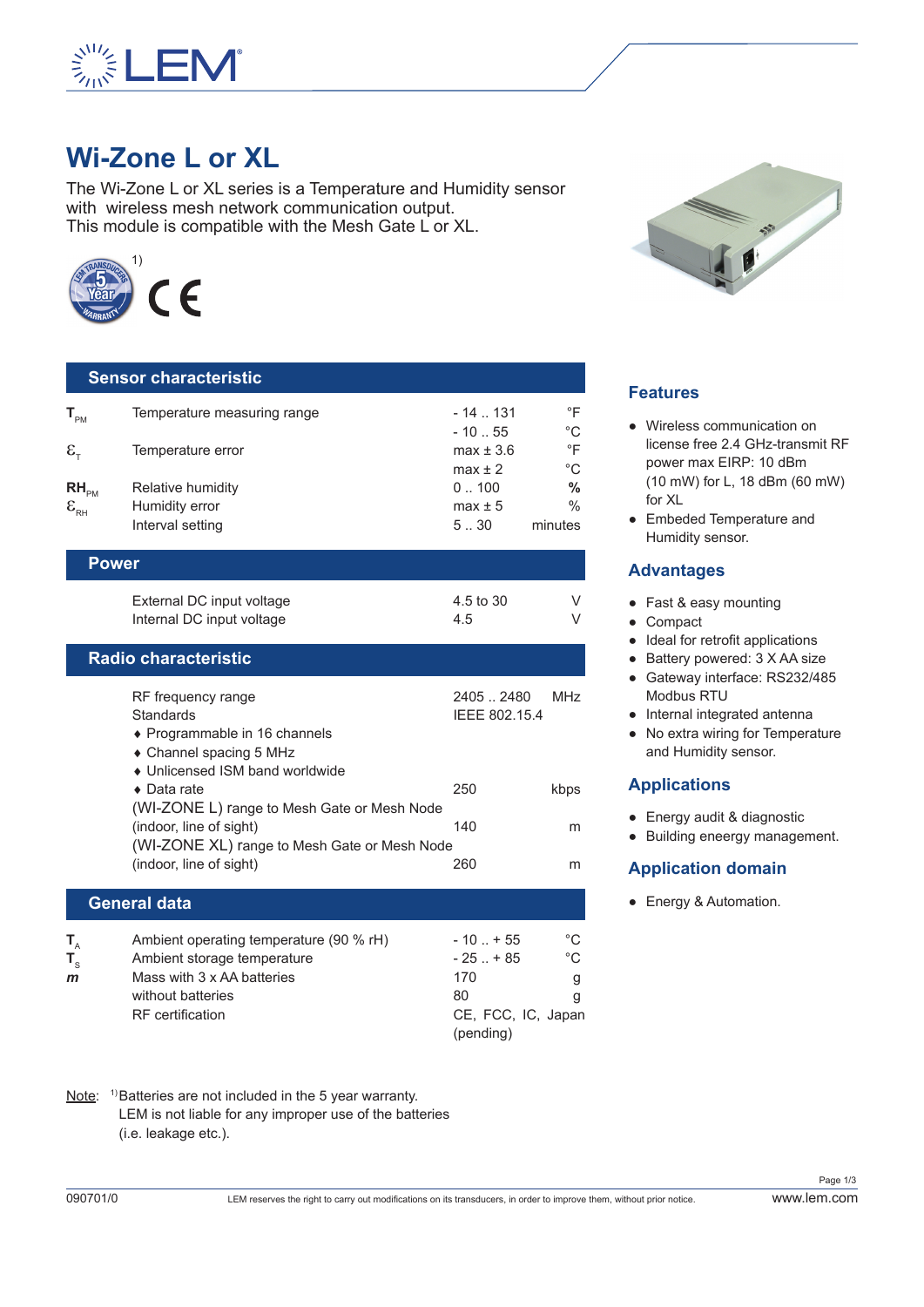

# **Wi-Zone L or XL**

### **Typical battery life time**

The battery life depends on Interval setting, frequency of incoming pulses and other environmental parameters. The values below are indicative and may change according to usage conditions and battery choice.

Interval setting: 300 s (5') Battery capacity: 2160 mAh (AA size Alkaline, 80 % x 2700 mAh) Battery life time (theoretical): 9 years

Important notice: alkaline batteries have typical shelf life of 7 years @ 21°C, 80 % of initial capacity. For more long-term applications, alkaline batteries may be replaced, to advantage, by Lithium batteries (typical shelf life of 15 years @ 21°C, 90 % of initial capacity).